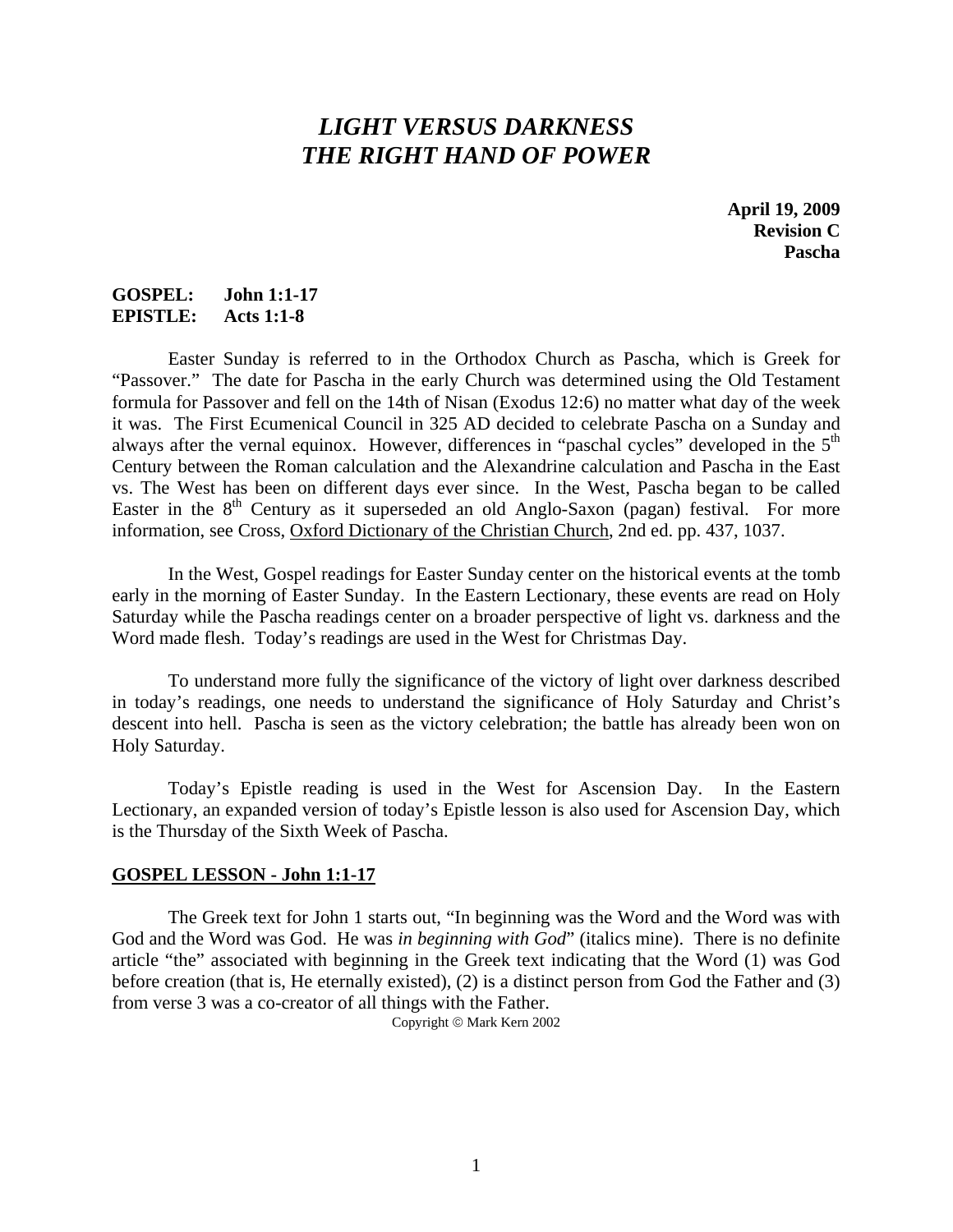The next thought John presents is the subject of light versus darkness. This parallels the account in Genesis 1:1-5 where the initial state described for the earth was darkness. "Darkness was over the surface of the deep" as the Spirit of God moved over the surface of the waters. (Genesis 1:1-13 is one of the Old Testament readings for Holy Saturday Vespers.)

 In the Genesis 1 account, the "light" that was created on the first day had no embodiment until the fourth day when God created the sun, moon and stars. This is reminiscent of the days of the New Jerusalem when the sun, moon, lamps and lights will not be needed because the glory of God is all the illumination needed (Revelation 21:23, 22:5, Isaiah 60:19-20). Yet on the first day, God separated the light from the darkness. How is this possible if there is no embodied light?

 From our Gospel lesson, "In Him was life and the life was the light of men. And the light shines in the darkness and the darkness did not overcome it" (John 1:5). The darkness spoken of here takes on an evil dimension as the forces of darkness. John mentions this again in 3:19 "...men loved darkness rather than light because their deeds were evil."

 Darkness is spoken of throughout Scripture as the eternal abode of the ungodly. For example, speaking of Cain, Balaam, Korah and others: for them, "The gloom of darkness is reserved forever" (Jude 13, 2 Peter 2:17). Those who are judged unrighteous at the Last Judgment are said to be "cast into the outer darkness" (Matthew 8:12, 22:13, 25:30), where there will be weeping and gnashing of teeth.

 Even today, "We wrestle not against flesh and blood but against the rulers of the darkness of this age" (Ephesians 6:12). In doing so, we have become sons (and daughters) of light and are not of the darkness (1 Thessalonians 5:5, John 12:35-36). In fact, we have been delivered out of darkness into the light of God (1 Peter 2:9, Ephesians 5:8, Colossians 1:13).

 John Chrysostom reasoned that if He "gives light to all men that come into the world" (John 1:9), how is it that so many continue unenlightened? For not all have known the majesty of Christ. How then does He give light to all men? He gives light to all as far as in Him lies. But if some, willfully closing the eyes of their mind, would not receive the rays of that Light, their darkness arises not from the nature of the Light, but from their own wickedness, who willfully deprive themselves of the gift (Homily viii on John 1).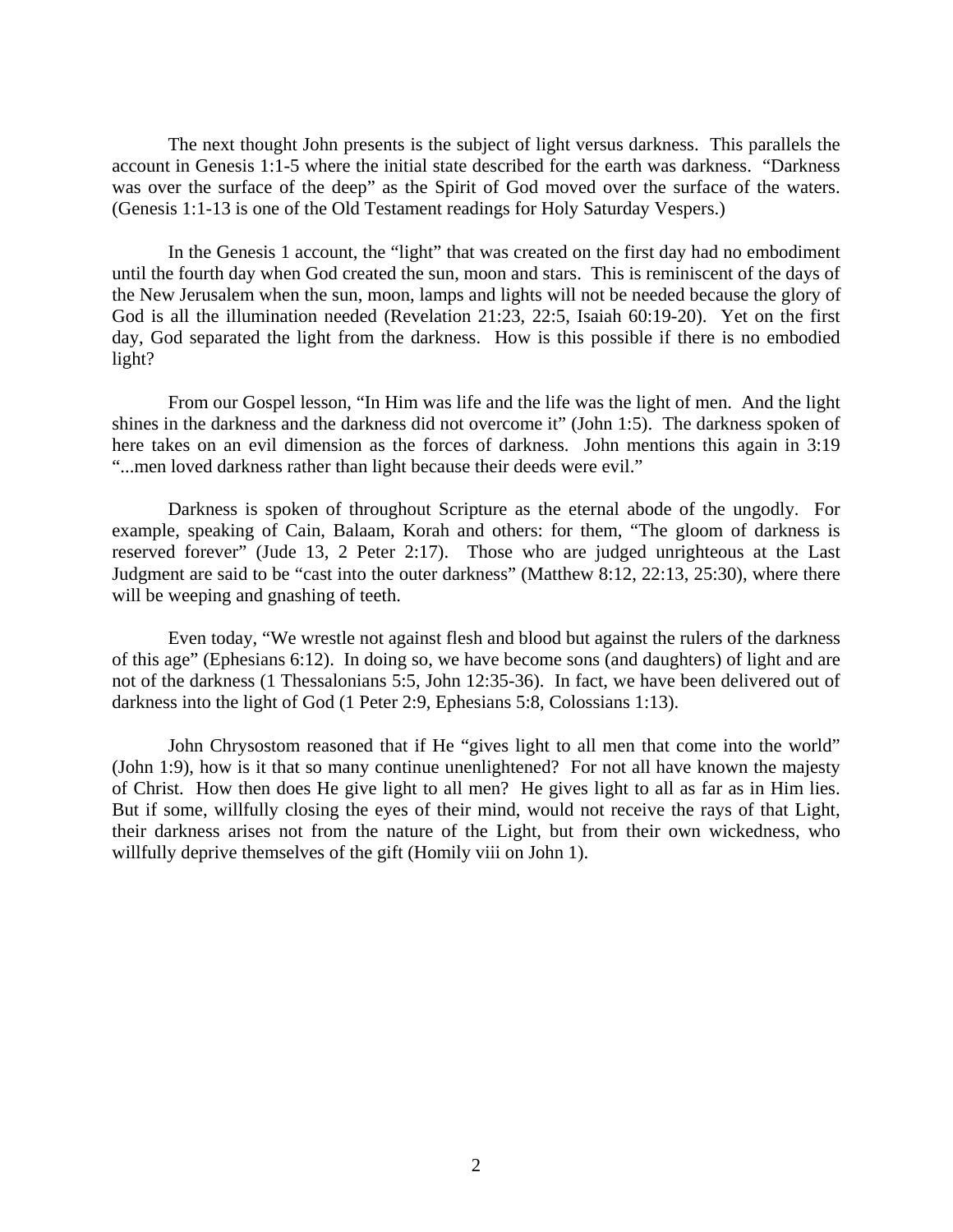### **Old Testament Readings**

 As a prelude to the Gospel for Pascha, two Old Testament passages that deal with light vs. darkness are read for Holy Saturday Vespers:

**The Saints Clothed in Brightness**: Isaiah 61:10-62:5: In this passage, the people of God are clothed with the garments of salvation and wrapped with a robe of righteousness (v.10) such that Jerusalem's righteousness goes forth like brightness and her salvation like a burning torch (62:1). Other details:

- The Gentiles will see their righteousness and glory (62:1)
- They will be called by a new name  $(62:2)$
- They will be the Lord's crown  $(62:3)$
- They and the Land will be married to the Lord (62:4)
- Their God will rejoice over them as a bridegroom rejoices over his bride  $(62.5)$

All this sounds very much like the Apostle John's vision of the end of time regarding the New Jerusalem (Revelation 21:2), and the Apostle Paul's vision for the Gentile Church (2 Corinthians 11:2).

**The Light Has Come**: Isaiah 60:1-16: This passage contains mixed imagery of Christ's First and Second Coming. The theme is "Arise, shine; for your light has come, and the glory of the Lord has risen upon you"  $(v.1)$ . It goes on to say that:

- Darkness will cover the earth  $(v.2)$
- The Lord will rise upon His people and His glory will appear to them  $(v.2)$
- The Gentiles will come to your light  $(v.3)$
- The wealth of the Gentiles will come to you (v.5; see Revelation 21:26)
- They will bring gold and frankincense (v.6; see The Magi, Luke 2:11)
- The Holy One of Israel has glorified you  $(v.9)$
- Jerusalem's gates will be open continually (v.11; see Revelation 21:25)
- All the rulers of the earth will serve the Lord and bow down before the Lord's people (vv.11-14; see Revelation 21:24).

From the close parallel with Revelation 21, both the First and Second Coming are being celebrated in the victory of light over darkness.

### **John the Baptist Bore Witness to the Light**

 In our Gospel text, it is stated that John the Baptist bore witness to the Light (John 1:6-8) and a number of the Twelve Apostles were first disciples of John the Baptist. For sure John the Apostle and Andrew were (John 1:40) and probably also Peter, James, Philip and Nathanael (John 1:40-45). When John the Baptist pointed to Jesus "Behold the Lamb of God who takes away the sin of the world!" (John 1:29, 33-34, 36) a number of John's disciples began to follow Jesus. This did not bother John because John recognized his cousin Jesus as "He who comes after me has become ranked before me because He existed before me" (John 1:15).

 John was a "burning and shining lamp and people were willing for a time to rejoice in his light" (John 5:35). Even Herod rejoiced in John's light for a while (Mark 6:20). Yet John stated that he, himself, was not that true Light that gives light to every man coming into the world (John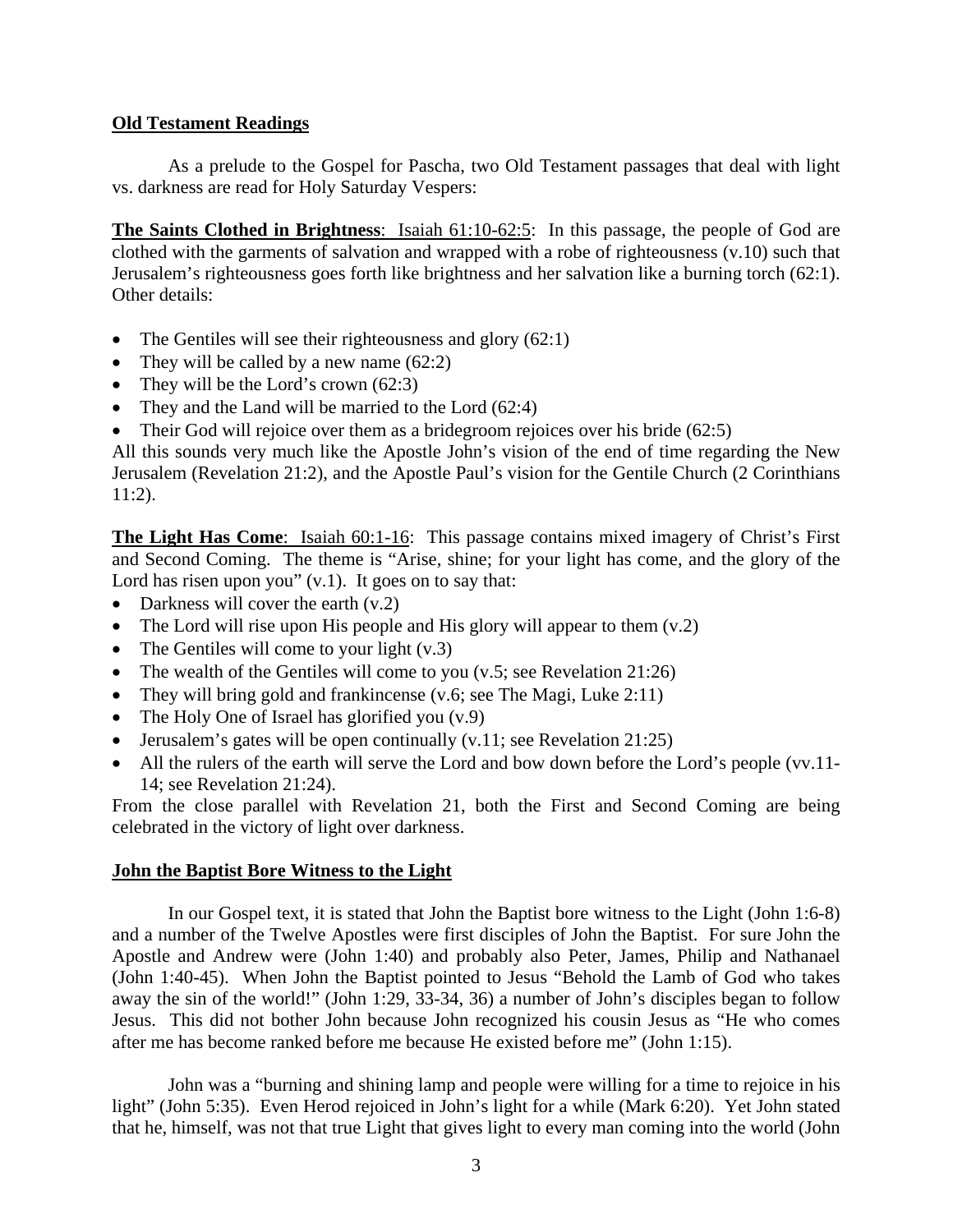1:9). John did not understand everything. For example, he did not understand why he should baptize Jesus rather than vice versa (Matthew 3:14-15). While in prison, John also did not understand the direction and purpose of Jesus' ministry (Matthew 11:2-6). But John obeyed what he knew and was referred to by the Lord as the greatest of the Prophets (Luke 7:28). John (the Apostle) said that John (the Baptist) came that all men through him might believe (John 1:7).

 John Chrysostom stated that Christ's coming said, in brief, "'I am God; and the really-Begotten Son of God, and am of that simple and blessed Essence. I need none to witness to Me; and even though none would do so, yet I am not by this anything diminished in My Essence. But because I care for the salvation of the many, I have descended to such humility as to commit the witness of Me to a man.' For by reason of the groveling nature of the Jews, the faith in Him would in this way be more easily received and more palatable... For (to prove) that He had no need of that (herald's) testimony, it would have sufficed that He should only have shown Himself as to Who He was in His unveiled Essence. But doing this, He would have annihilated all, since none could have endured the encounter of that unapproachable light" (Homily VI on John 1).

### **The Word Became Flesh**

 Also in the Gospel text, Jesus, the Son of God, is referred to as "the Only Begotten of the Father" (John 1:14; see also John 3:16, 1 John 4:9, Isaiah 9:6). He is referred to as "Only Begotten" because He is the only one who was eternally born of the Father, making Him God of God. During Creation Week, all things were made through Him and without Him nothing was made that was made" (John 1:3, Hebrews 1:8-12). The Holy Spirit, on the other hand, proceeds from the Father (John 15:26). Both the Son's begotten-ness and the Holy Spirit's procession are mysteries that are unknowable by human wisdom. However, both the Son and the Holy Spirit are described in the Scriptures as God (2 Corinthians 3:17, 18, John 15:26, 1 John 5:6, Ephesians 4:3-6, John 1:32-34, Matthew 1:18).

John Chrysostom used a good analogy to describe the eternal begotten-ness of the Son and showed what are the implications of denying this:

 "Tell me, then, does the radiance of the sun proceed from the substance itself of the sun, or from some other source? Any one not deprived of his very senses must confess, that it proceeds from the substance itself. Yet, although the radiance proceeds from the sun itself, we cannot say that it is later in point of time than the substance of that body, since the sun has never appeared without its rays. Now if in the case of these visible and sensible bodies there has been shown to be something, which proceeds from something else, and yet is not after that from whence it proceeds; why are you incredulous in the case of the invisible and ineffable Nature? This same thing there takes place, but in a manner suitable to That Substance. For it is for this reason that Paul too calls Him 'Brightness' (Hebrews 1:3); setting forth thereby His being from Him and His Co-eternity. Again, tell me, did he create not all the ages and every interval? Any man not deprived of his senses must necessarily confess this. There is no interval therefore between the Son and the Father; and if there be none, then He is not after, but Co-eternal with Him. For "before" and "after" are notions implying time, since, without age or time, no man could possibly imagine these words; but God is above times and ages."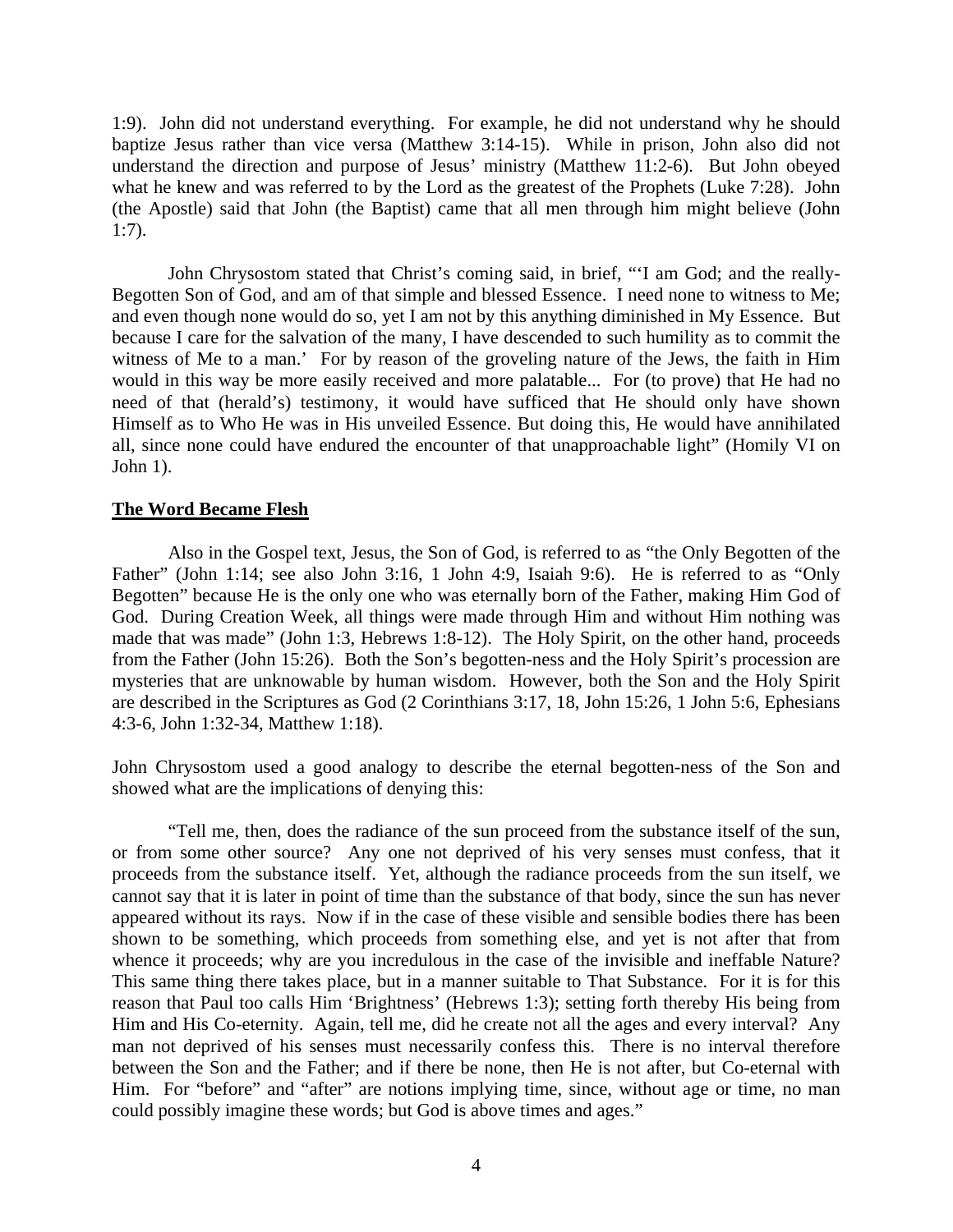"But if in any case you say that you have found a beginning to the Son, see whether by the same reason and argument you are not compelled to reduce the Father also to a beginning, earlier indeed, but still a beginning. For when you have assigned to the Son a limit and beginning of existence, do you not proceed upwards from that point, and say, that the Father was before it? Clearly you do. Tell me then, what is the extent of the Father's prior subsistence? For whether you say that the interval is little, or whether you say it is great, you equally have brought the Father to a beginning. For it is clear, that it is by measuring the space that you say whether it is little or great. Yet it would not be possible to measure it, unless there were a beginning on either side; so that as far as you are concerned you have given the Father a beginning, and henceforth, according to your argument, not even the Father will be without beginning. Do you see that the word spoken by the Savior is true, and the saying everywhere discovers its force? And what is that word? It is, (John 5:23) 'He that honors not the Son, honors not the Father'" (Homily IV on John 1).

Gregory of Nazianzus ( $4<sup>th</sup>$  Century) described it as follows, "And He is called the Word, because He is related to the Father as word to mind. ....Perhaps, too, this relation might be compared to that between the definition and the thing defined since this also is called logos. For, it says, he who has mental perception of the Son (for this is the meaning of 'has seen') has also perceived the Father; and the Son is a concise demonstration and easy setting forth of the Father's nature. For everything that is begotten is a silent word of Him who begot it. ...He is also called Wisdom, as the knowledge of things divine and human...And Power, as the sustainer of all created things and the furnisher to them of power to keep them together. And Truth...and as the pure seal of the Father and His most unerring impress. And the Image, as of one substance with Him...For this is the nature of an image, to be the reproduction of its archetype" (*Fourth Theological Oration).*

 John Chrysostom added that the Word made flesh does not mean that God changed. The Psalm says, "They shall all grow old as a garment; and as a vesture shall you fold them and they shall be changed. But You are the same and Your years shall not fail" (Psalm 102:26 LXX). For there is nothing better than He (nor even equal to or approaching) to which He might advance and reach. It remains that if He were to change, it would be a change for the worse; and this would not be God. Instead Chrysostom noted that the Word was made flesh and *dwelt among us* (John 1:14). This is not a change of the unchangeable Nature, but of Its dwelling and inhabiting. That which dwells cannot be the same as that in which it dwells, but different. Nothing can inhabit itself. God the Son became man but didn't cease being God or change or add to the Godhead. God the Word and the Flesh are One, not by any confusion or obliteration of substance but by a certain union ineffable and beyond understanding (Homily xi on John 1).

 The effect on us is this: with the Holy Spirit in us, Jesus is not as ashamed to call us brothers (Hebrews 2:11). In fact, He refers to us as part of His Body and as His members just like the limbs of a body are members of that body (1 Corinthians 6:12-20 which is the Epistle lesson for the Sunday of the Prodigal Son in February). Thus we have become sons and daughters of God also, and we address Him as such in the Lord's Prayer, "Our **Father**, Who art in heaven..." (Matthew 6:9-13).

 Chrysostom noted the phrasing used by John in this passage and asked, "Why then did he say not that 'He made them sons of God' but instead said, 'He gave them power to become sons of God'? To show that we need much zeal to keep the image of Sonship impressed on us at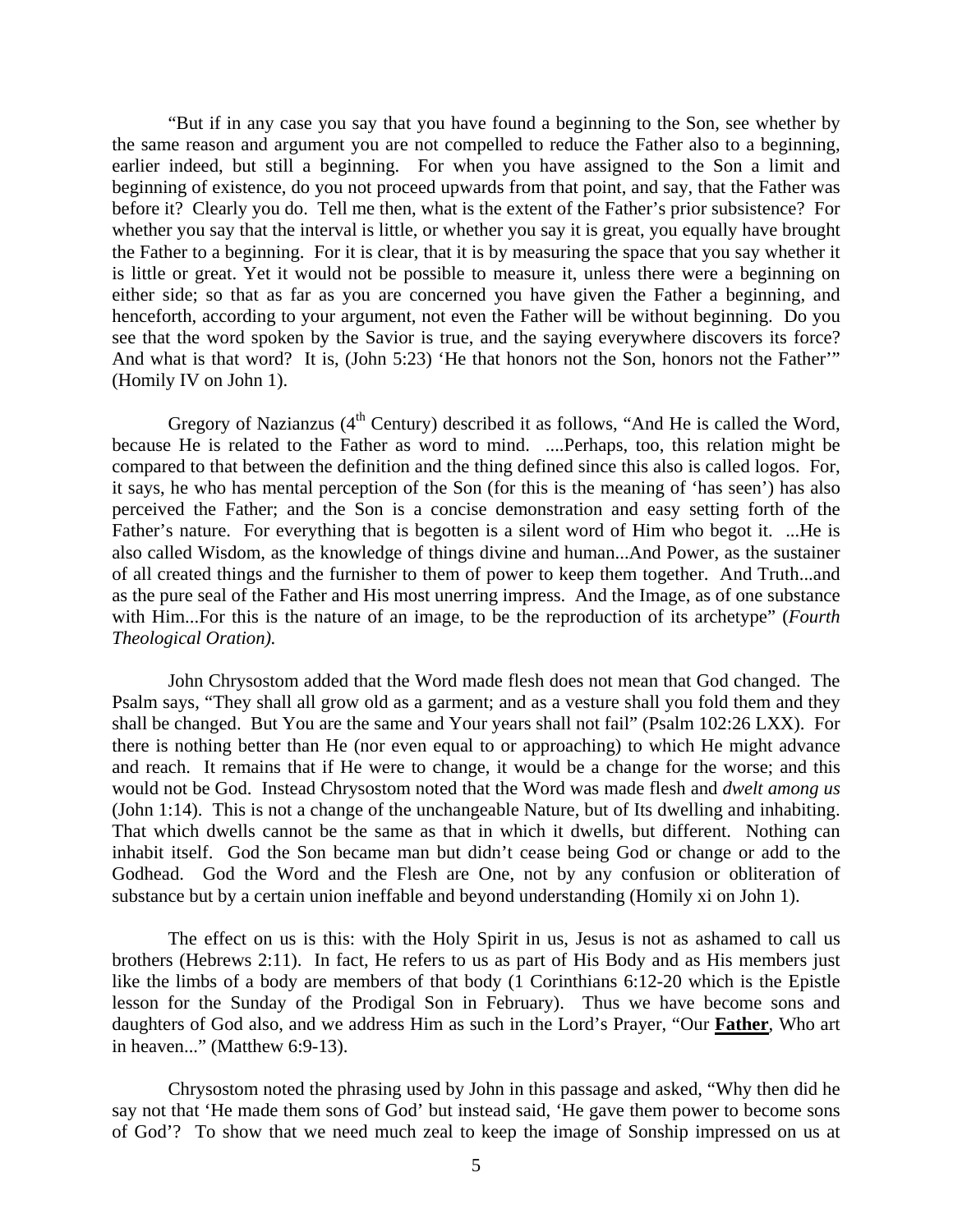Baptism all through life without spot or soil. And at the same time to show that no one shall be able to take this power from us unless we are the first to deprive ourselves of it" (Homily x on John 1).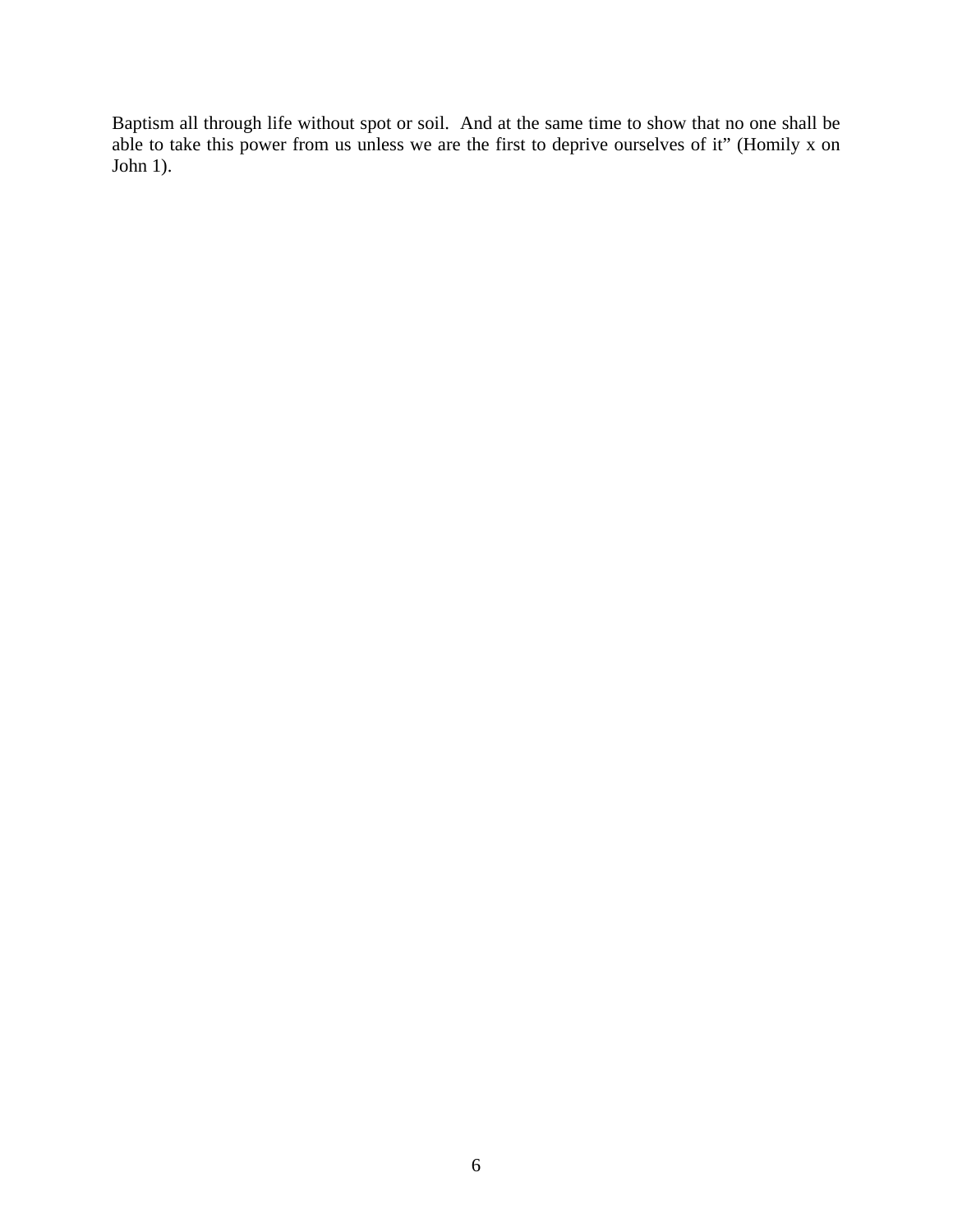## *THE RIGHT HAND OF POWER*

**April 19, 2009 Revision C Pascha** 

### **EPISTLE LESSON: Acts 1:1-8**

 In beginning Acts, Luke addresses his account to one Theophilus about whom we know very little. From Luke 1:3-4, we can infer that Theophilus was a prominent Gentile (most excellent Theophilus v.3) and had been instructed in the Faith (v.4) already. According to tradition, Theophilus was a governor in Antioch, and was very well known; Luke was also from Antioch. Luke was writing to confirm the certainty of those things Theophilus already had been taught. Luke's Gospel ends with the Ascension in 30 AD and Acts begins with the Ascension and ends with Paul in Rome about 62 AD. Following the end of Luke's record in Acts 28, Luke continued to travel with Paul up until Paul's martyrdom in Rome in about 67 AD (2 Timothy 4:11). After 67 AD, Luke traveled extensively as an evangelist and was martyred in the mid 80s in Egypt. Many authorities date Luke's Gospel as being written after 70 AD and Acts around 75 AD. If this were the case, it seems strange that Luke would end the account in Acts and leave out the end of Paul's life and the last 13 years of what's happened. The last chapter of Acts suggests that Luke wrote Acts about 62 AD and that Luke wrote his Gospel a short time earlier.

### **The Ascension**

 The Epistle lesson continues the theme of the Gospel lesson in speaking of Pascha from a broader perspective than just the actual events. In today's reading, Jesus was about to ascend back to the Father to be glorified as He was before He came. And He had told His disciples to wait for the Promise from the Father (which is the Holy Spirit, who proceeds from the Father, John 15:26).

 From the Gospel lesson, we have seen Jesus described in terms of light vs. darkness. From the Epistle lesson, we see Jesus presented in terms of His Deity preparing to return to the Father after having accomplished His mission.

 In taking on human flesh, Jesus emptied Himself and took on the form of a slave (Philippians 2:7). Yet, prior to that, He was in the form of God and equal to God the Father (Philippians 2:6, John 5:18, 10:33, Colossians 2:9). In becoming a man, born of the Virgin Mary, He took on poverty and laid aside His eternal wealth (2 Corinthians 8:9). He came to serve, not to be served (Matthew 20:28).

 In ascending back to the Father, Jesus sat down at the Right Hand of God (Mark 16:19, Luke 22:69, Acts 7:55-56, Romans 8:34, Ephesians 1:20, Colossians 3:1, Hebrews 1:3, 8:1, 10:12, 12:2, 1 Peter 3:22). From there, He will return again at the Right Hand of Power (Mark 14:62, Psalm 110:1, Revelation 19:11-16). From this point of view, we can rejoice that Jesus ascended back to the Father (John 14:28).

Copyright © Mark Kern 2002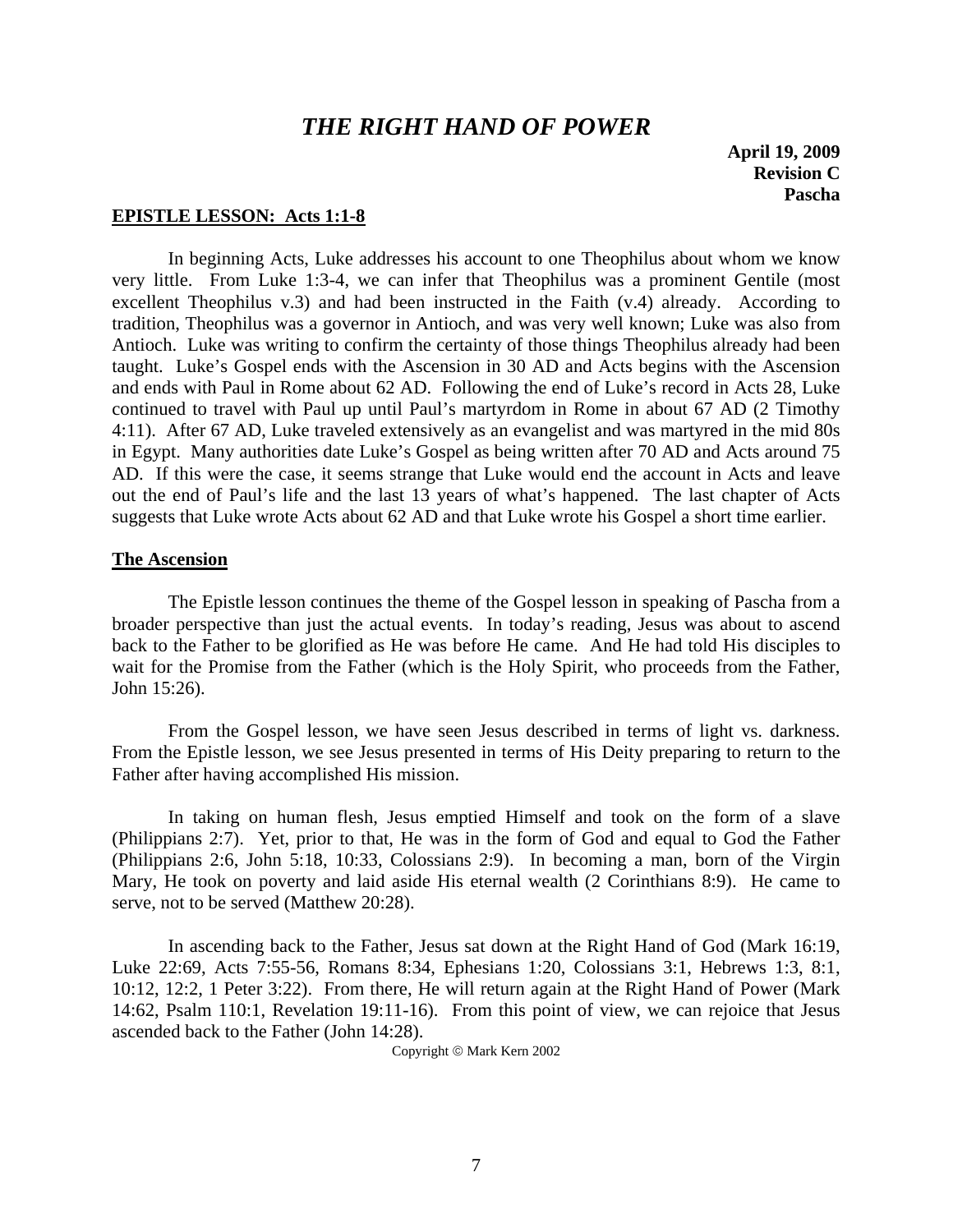As He ascended, He did not go empty handed. He led captivity captive (Ephesians 4:8- 10, Colossians 2:15) and plundered (literally stripped naked or off clothed) the rulers and authorities of Hades. In the Orthodox worship service, we speak of Jesus having plundered Hades, and iconography pictures Adam and Eve as being released from captivity in Hades.

 At the Tomb, the angels had told the Myrrh-Bearing Women that "He is going before you into Galilee" (Matthew 28:7). Thus the Eleven "went away into Galilee to the mountain which Jesus had appointed for them" (Matthew 28:16). In the Epistle text, He was "seen by them during 40 days and was speaking of the things pertaining to the Kingdom of God" (Acts 1:3). Just prior to His Ascension, He commanded them "not to depart from Jerusalem, but to wait for the promise of the Father" (v.4). During these 40 days, His followers' eyes were opened and they regarded Him in a much different light. For example, at the tomb on Pascha morning, Jesus told Mary Magdalene, "Do not cling to me for I have not yet ascended to My Father..." (John 20:17). That is to say, "You need to regard Me differently now, Mary."

Cyril of Jerusalem stated<sup>[1](#page-7-0)</sup> that when Mary met the risen Christ at the Tomb, He had the dead with Him, but she didn't know it.

"Mary came seeking Him, according to the Gospel, and did not find Him; and presently she heard from the Angels, and afterwards saw the Christ. These things are written in the Song of Songs, 'On my bed I sought Him whom my soul loved. By night on my bed I sought Him, Whom my soul loved' (Canticles 3:1, John 20:1-2). Mary, it says, came while it was yet dark. And in the Gospels Mary says, 'They have taken away my Lord, and I know not where they have laid Him' (John 20:13). But the Angels that were present cure their lack of knowledge; for they said, 'Why do you seek the living among the dead?' (Luke 24:5) He not only rose, but had also the dead with Him when He rose. But she didn't know this, and in her person the Song of Songs said to the Angels, 'Did you see Him, Whom my soul loved? It was but a little that I passed from them'; that is, from the two Angels, until I found Him. I held Him, and would not let Him go'" (Canticles 3:3-4).

Gregory of Nyssa commented<sup>[2](#page-7-1)</sup> on Jesus' words to Mary. The message that He wanted her to communicate back to His brethren was that man was no longer alienated from God, and that they would need to learn to "touch" Him in a new way.

"The orthodox interpretation of these words, the sense in which we have been accustomed to believe that they were spoken to Mary, is I think manifest to all, who have received the Faith in truth. Others, who allege against us such phrases as "being recognized by touch," and "being associated with men by brotherhood," may consider them to be proper either to the Divine or to the Human Nature. For they may see in the Godhead the capacity of being seen and touched, and all the attributes of corporeal nature".

"Christ was discoursing with Mary about His brethren. 'Go to My brethren and say to them, 'I am ascending to My Father and your Father, and *to* My God and your God' (John 20:17). Yet, the Only Begotten has no brethren; if He had brethren, how could the property of being Only Begotten be preserved?

 $\overline{a}$ 

<span id="page-7-0"></span><sup>&</sup>lt;sup>1</sup> Cyril of Jerusalem, Catechetical Lectures, XIV, 12.

<span id="page-7-1"></span> $\frac{2}{3}$  Gregory of Nyssa, Against Eunomius, XII, 1.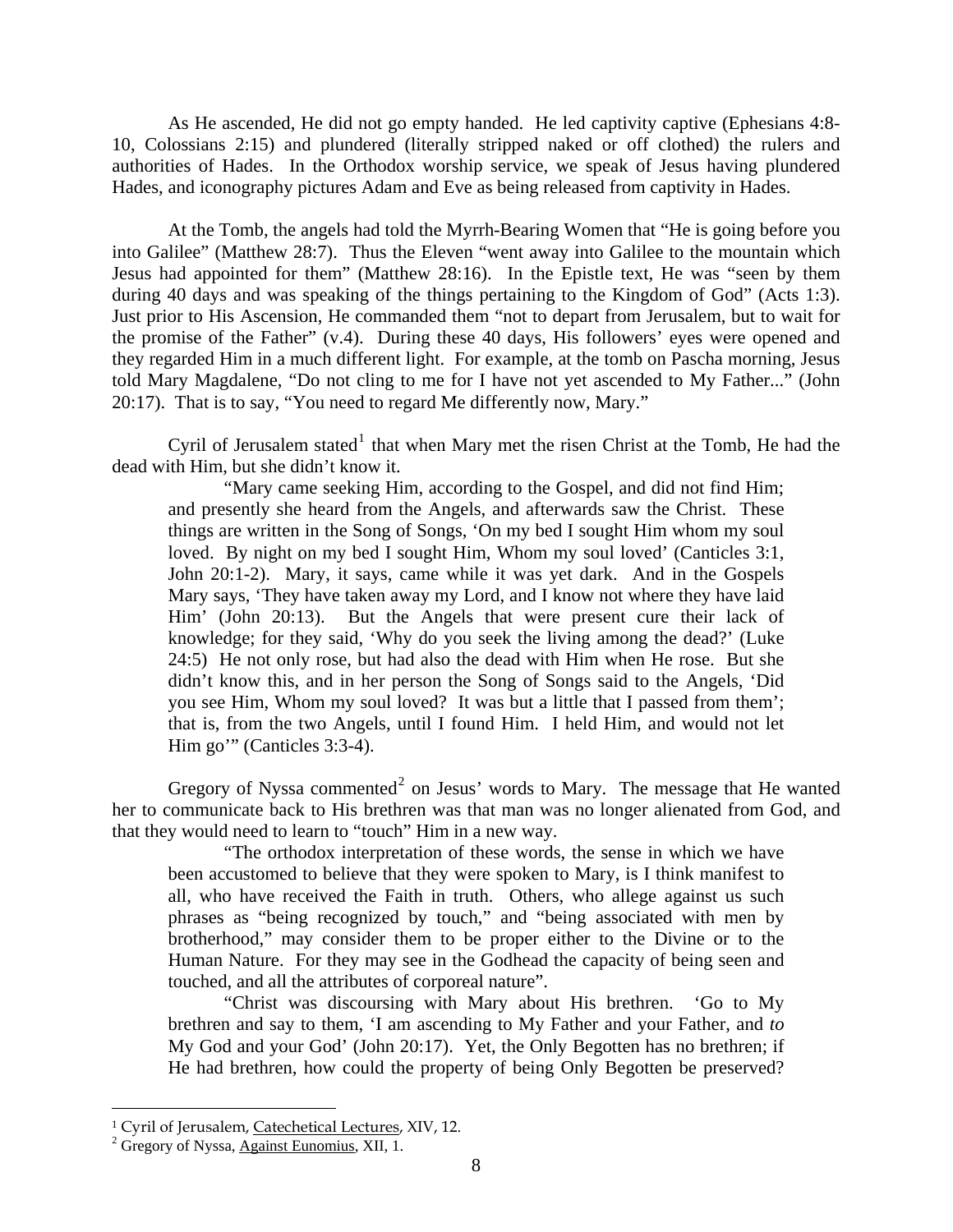On the other hand, the same Person Who said, 'God is a Spirit' (John 4:24), said to His disciples, 'Handle Me' (Luke 24:39), that He may show that while the Human Nature is capable of being handled the Divinity is intangible. The Divine power is not discoverable by touch (Acts 17:27), but by intelligent contemplation and faith. He Who ate before the eyes of His disciples, and promised to go before them into Galilee and there be seen of them, — whom does He reveal Him to be Who should so appear to them? God, Whom no man has seen or can see? (1) Timothy 6:16, John 1:18) Or the bodily image, that is, the form of a servant in which God was?"

"Now the words addressed to Mary are not applicable to the Godhead of the Only Begotten. But what is the meaning of what He then uttered?"

"He Who is by nature Father of existent things, from Whom all things have their birth, has been proclaimed as one. 'For there is one God and Father, of Whom are all things' (1 Corinthians 8:6). Accordingly human nature did not enter into the creation from any other source, nor grow spontaneously from Adam, but it had for its author none other than the Father of all".

"By the wiles of him that sowed in us the tares of disobedience, our nature no longer preserved in itself the impress of the Father's image, but was transformed into the foul likeness of sin. For this cause it was grafted, by virtue of similarity of will, into the evil family of the father of sin. So that the good and true God and Father was no longer the God and Father of him who had been thus outlawed by his own depravity. But instead of Him, Who was by Nature God, those were honored who, 'by nature were not Gods', (Galatians 4:8) and in the place of the Father, he was deemed father who is falsely so called".

"Since, then, this was the sum of our calamity, humanity was exiled from the good Father, and was banished from the Divine oversight and care. For this cause He, Who is the Shepherd of the whole rational creation, left in the heights of heaven His unsinning and supramundane flock, and, moved by love, went after the sheep, which had gone astray, even our human nature".

"Since then it was impossible that our life, which had been estranged from God, should of itself return to the high and heavenly place, He Who knew no sin was made sin for us (2 Corinthians 5:21). He freed us from the curse by taking on Him our curse as His own (Galatians 3:13). Having taken up, and, 'slain' in Himself 'the enmity' (Ephesians 2:16) which by means of sin had come between God and us, — in fact, sin was 'the enmity' — and having become what we were, He through Himself again united humanity to God. By purity, He brought into closest relationship with the Father of our nature that new man which is created after God (Ephesians 4:24), in Whom dwelt all the fullness of the Godhead bodily (Colossians 2:9). He drew with Him into the same grace all the nature that partakes of His body and is akin to Him".

"And these glad tidings He proclaimed through the woman, not to those disciples only, but also to all who up to the present day become disciples of the Word. Man is no longer outlawed, nor cast out of the kingdom of God, but is once more a son, once more in the station assigned to him by his God, inasmuch as along with the first-fruits of humanity the lump also is hallowed (Romans 11:16). "For behold," He says, "I and the children whom God hath given Me" (Hebrews 2:13, Isaiah 8:18). Therefore, it was not the intangible, immutable, and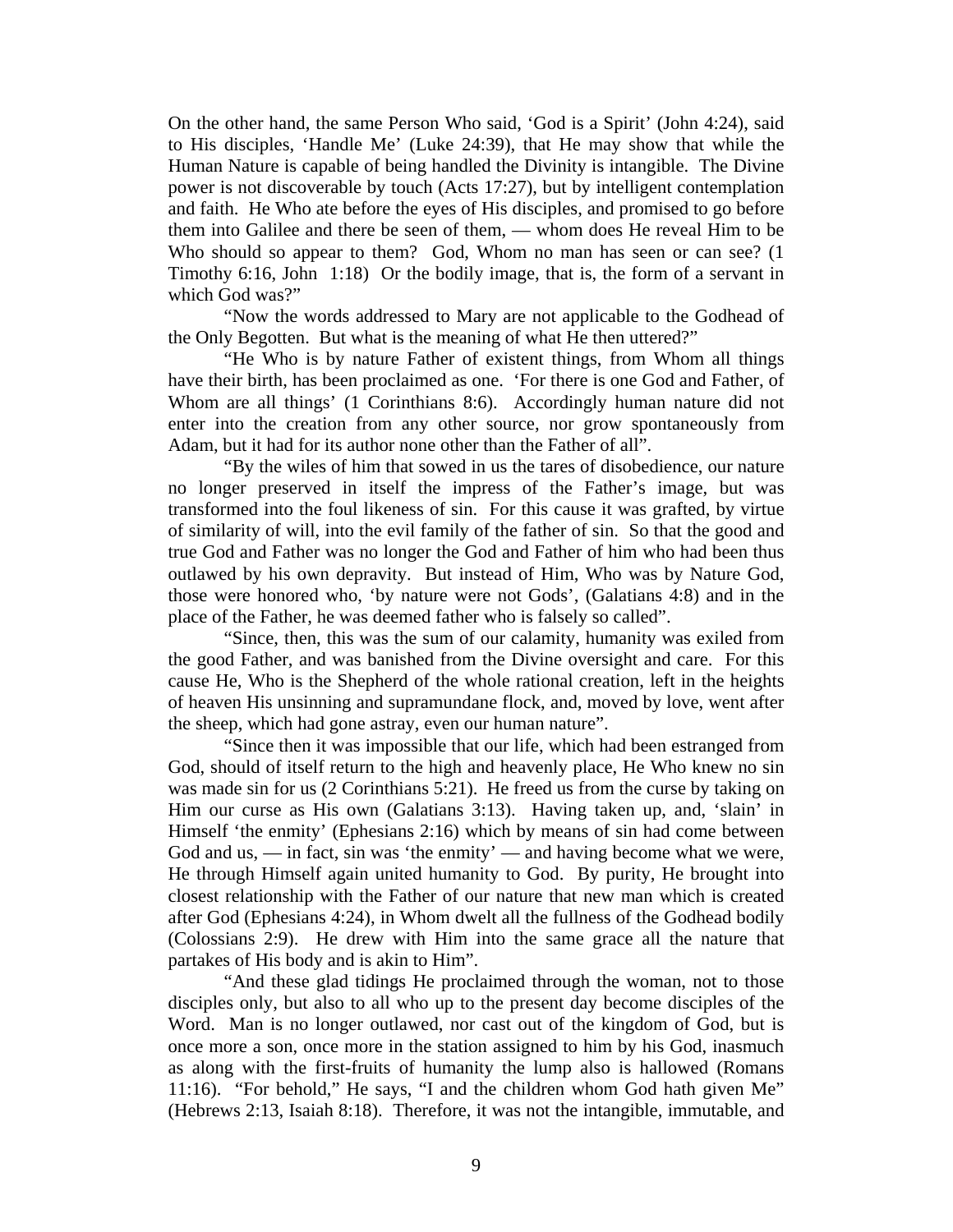invisible God, but the moving, visible, and tangible nature which is proper to humanity, that gave command to Mary to minister the word to His disciples".

 John Chrysostom noted that, "Among those very men who had put Christ to death, they exhibit the proofs of His Resurrection; among those who had crucified and buried Him, in the very town in which the iniquitous deed had been perpetrated; thereby stopping the mouths of all foreign objectors. For when even those who had crucified Him appear as believers (Acts 2:36- 41), clearly this proved both the fact of the Crucifixion and the iniquity of the deed, and afforded a mighty evidence of the Resurrection" (Homily I on Acts 1).

 Chrysostom also spoke of the fears of the Twelve, being few in numbers, but yet living among the thousands of men who had crucified Christ. The Lord put their fears to rest with the Promise of the Spirit. He also noted, "And how was it, if the Spirit had not yet come, that He said (on the evening of the Resurrection), 'Receive the Holy Spirit?' (John 20:22). In order to render them capable and meet for the reception of Him! If Daniel passed out at the sight of an angel (Daniel 10:5-17), much more would these when about to receive so great a grace."

 Chrysostom also noted that the greater matters of teaching were reserved for the Spirit, that the disciples might not imagine Him inferior (Ibid.).

#### **The Right Hand of Power**

 At His trial, the Lord had told His accusers, "Hereafter you will see the Son of Man sitting at the Right Hand of Power and coming on the clouds of heaven" (Matthew 26:64, Mark 14:62). This, the High Priest considered blasphemy and asked for the death sentence (Matthew 26:65, Mark 14:62). At His Ascension, the two angels told the disciples, "This same Jesus who was taken up from you into heaven, will come in like manner as you saw Him go into heaven" (Acts 1:11). As He ascended, "a cloud received Him out of their sight" (Acts 1:9). Daniel spoke of Him coming on the clouds of heaven (Daniel 7:13), and the Lord confirmed this to His disciples (Matthew 24:30).

 The Ascension text states, "He was taken up and a cloud received Him out of their sight" (Acts 1:9). This is reminiscent of the pillar of cloud by day and the pillar of fire by night that led Israel out of Egypt (Exodus 13:21-22, 14:24). Other encounters with the cloud:

- Moses ascending Mt. Sinai into the cloud to receive the Law (Exodus 24:16-18)
- The pillar of cloud stood at the entrance to the Tabernacle to speak to Moses (Exodus 33:9)
- When the Ark entered Solomon's Temple, the cloud filled the house and the priests could not stand to serve (1 Kings 8:10-11; see also Exodus 40:35)
- At the end of time, smoke similarly fills the Temple of the Tabernacle of Testimony in heaven (Revelation 15:5-8)

 The term Right Hand of Power comes primarily from the Psalms. For example, the Lord's Right Hand:

- Is exalted and victorious (Psalm 89:13, 98:1, 118:15)
- Saved David, the anointed king (Psalm  $20:6, 60:5, 108:6, 138:7$ )
- Possessed the Promised Land (Psalm 44:3, 78:54)
- Is majestic in power (Exodus 15:6)
- Seeks out and swallows enemies (Psalm 21:8, Exodus 15:12)